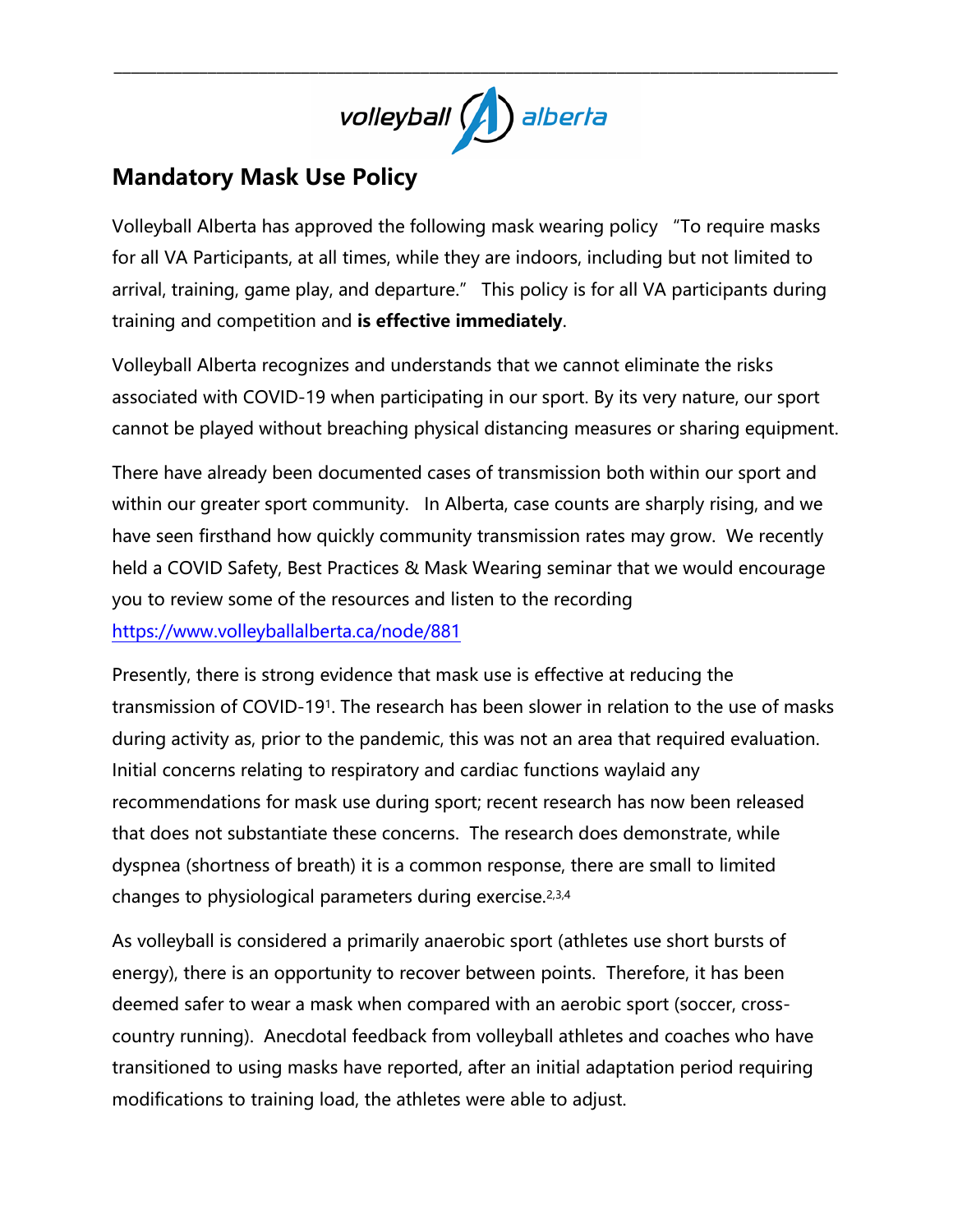## volleyball ( ) alberta

\_\_\_\_\_\_\_\_\_\_\_\_\_\_\_\_\_\_\_\_\_\_\_\_\_\_\_\_\_\_\_\_\_\_\_\_\_\_\_\_\_\_\_\_\_\_\_\_\_\_\_\_\_\_\_\_\_\_\_\_\_\_\_\_\_\_\_\_\_\_\_\_\_\_\_\_\_\_\_\_\_\_\_\_\_

Other sport organizations have also incorporated mandatory mask use, here are two examples. The Government of Saskatchewan, "Mandatory, non-medical mask use is required during all indoor sporting activities, with aquatic activities the only exception". Ontario Volleyball Association (OVA), "In order to minimize potential exposure and spread of COVID-19, the OVA has taken extra precautions and effective immediately, it is mandatory for all participants to wear a face mask at all times for any indoor volleyball activity. This includes athletes while they are on court for training activities and during scrimmages and game play".

Volleyball Alberta strongly believes we need to take a leadership role in ensuring our members are in the safest environment possible but will continue to monitor the research and adapt accordingly. It is critical for coaches to progressively introduce intensity and physical loads, to give athletes time to adapt to mask wearing. Athletes should be carefully observed and monitored for fatigue or shortness of breath to ensure their safety and wellness.

## **Mask Selection & Use – Not all masks are the same!**

It is important to consider mask selection, fit, cleaning, and use to maximize effectiveness. We encourage people to read the [CBC Marketplace report on Masks](https://www.cbc.ca/news/canada/marketplace-masks-test-1.5795481) when considering what is right for you. Specifically of note: The Public Health Agency of Canada (PHAC) said: ["Masks with exhalation valves are not recommended,](https://protect-eu.mimecast.com/s/OstXC19nnf0jLkiLNse4?domain=canada.ca) because they don't protect others from COVID-19 and don't limit the spread of the virus." Their advice for finding the right mask includes "Start with something that fits you properly…a mask should fully cover your nose and chin, and be as tight fitting as possible around the rest of your face….look for masks made with multiple layers, and that at least one of them be cotton, preferably the highest thread count you can find." Three layers masks have been recommended by the Canadian Health Minister to maximize protection.

Coaches and athletes are encouraged to bring multiple masks with them to practice or matches, it is **NOT recommended to use damp masks** as this reduces their effectiveness. Participants are asked to change them over the duration of the session to